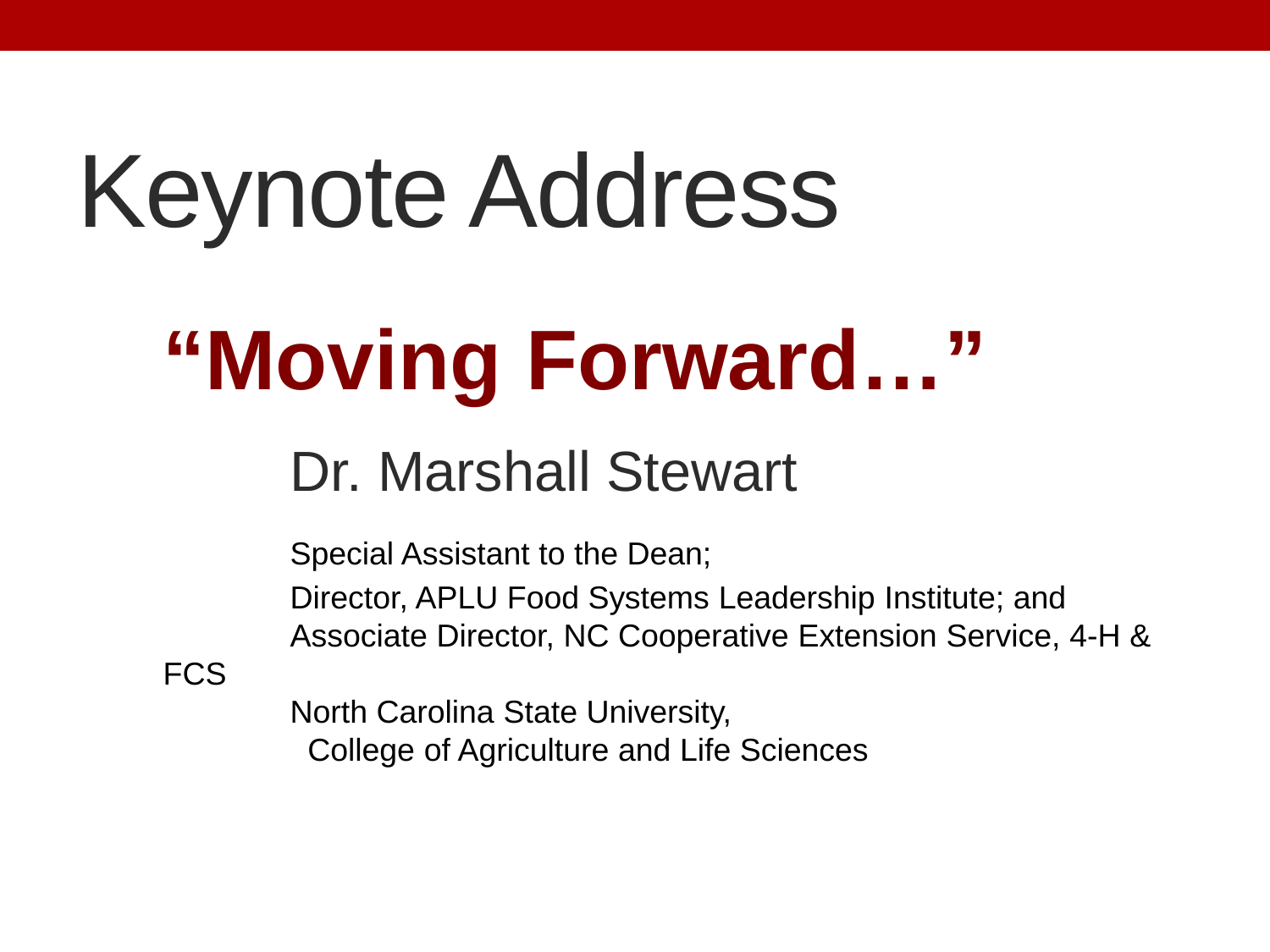

## MOVING FORWARD!

Ohio State University Extension Conference

College of Food, Agricultural and Environmental Sciences

The Ohio State University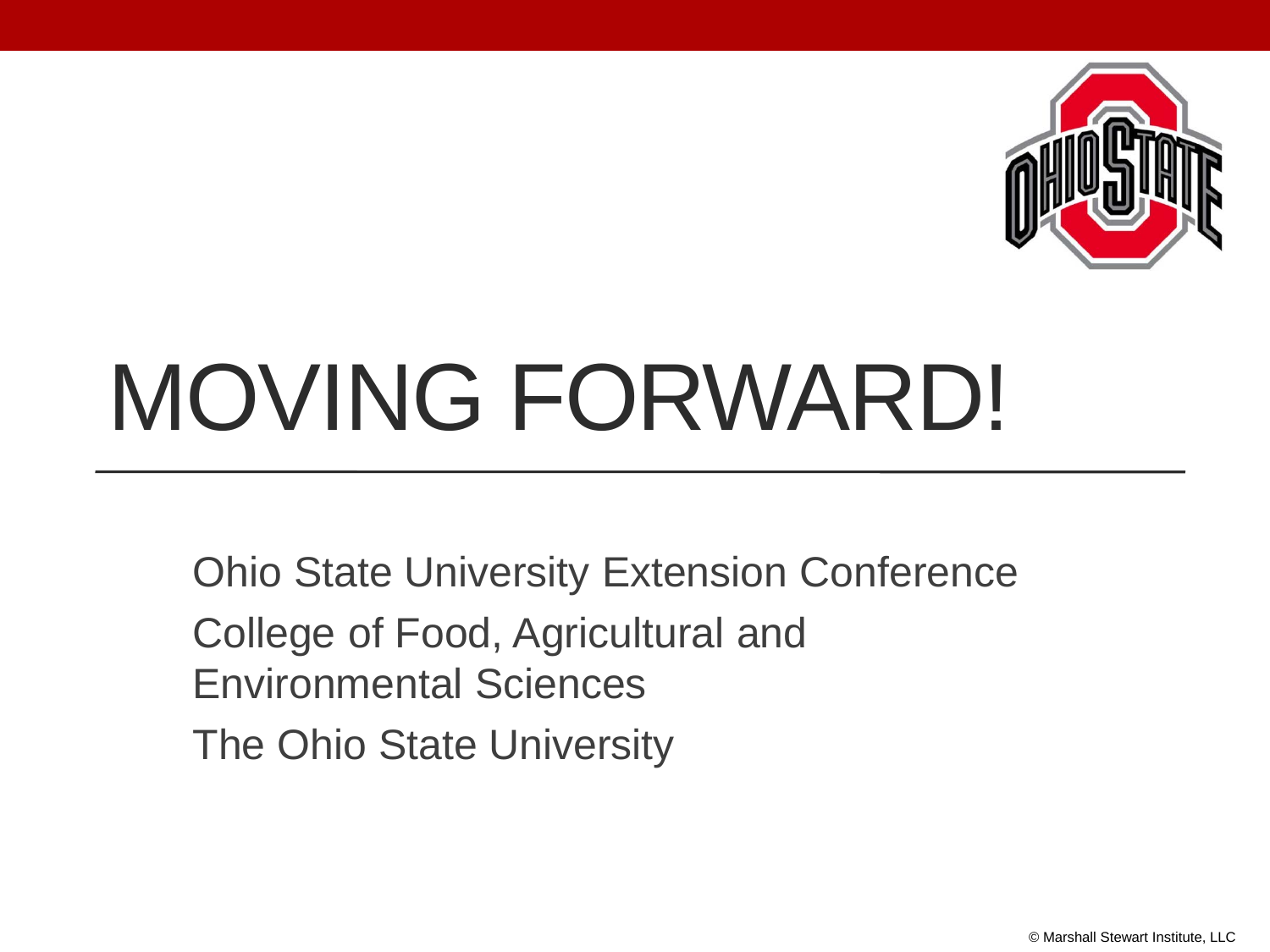• We all have a story…





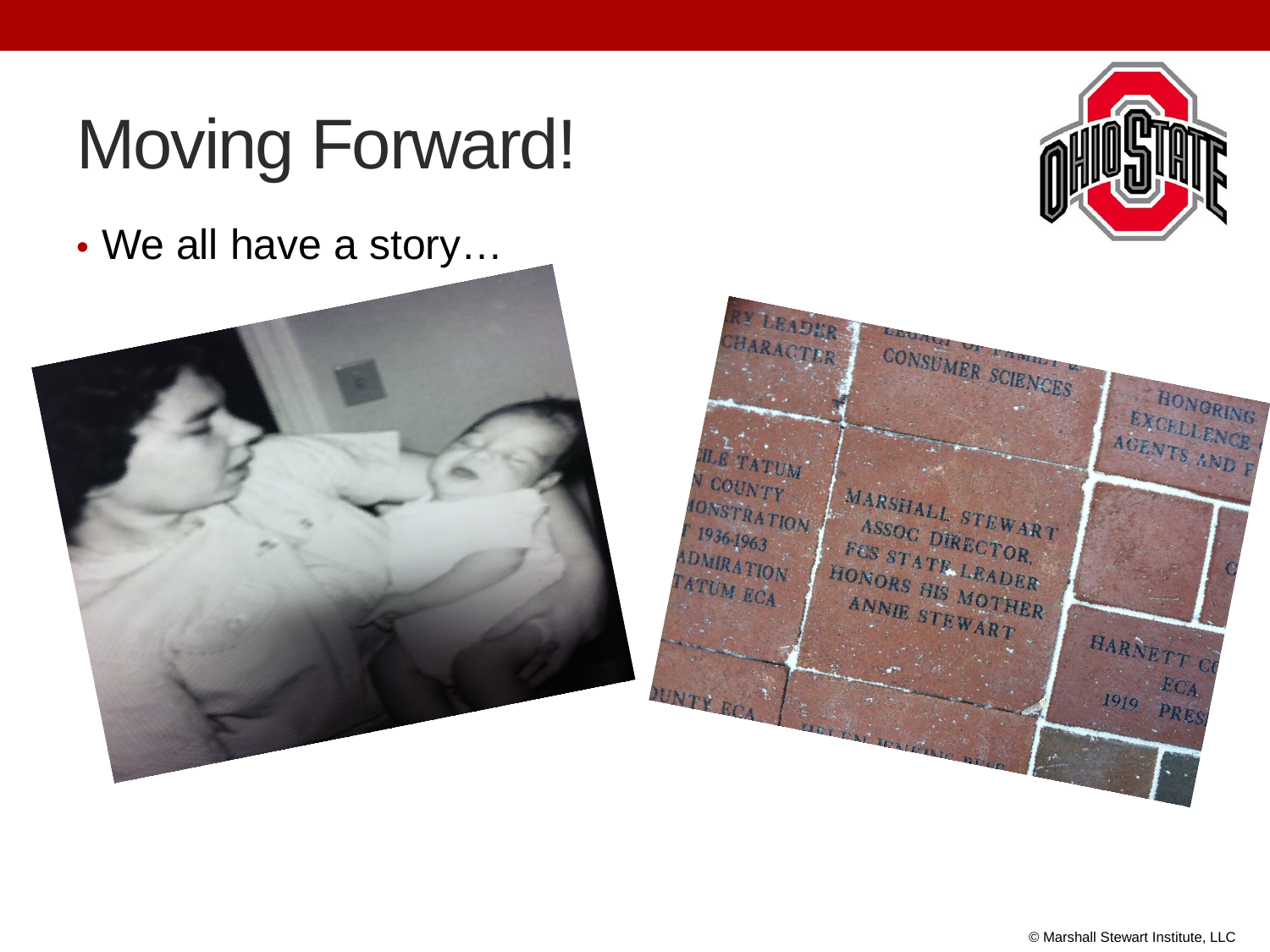- Our Past
	- Should help us, not hinder us!
	- Should grow us, not ground us!
	- Should push us, not predict us!
	- Should inform us, not indict us!
	- Should strengthen us, not surrender us!
	- Should direct us, not defeat us!
	- Should construct us, not constrict us!
	- Should polish us, not punish us!
	- Should drive us, not detour us!
	- Should increase us, not inhibit us!
	- Should launch us, not limit us!
	- Should teach us, not tether us!

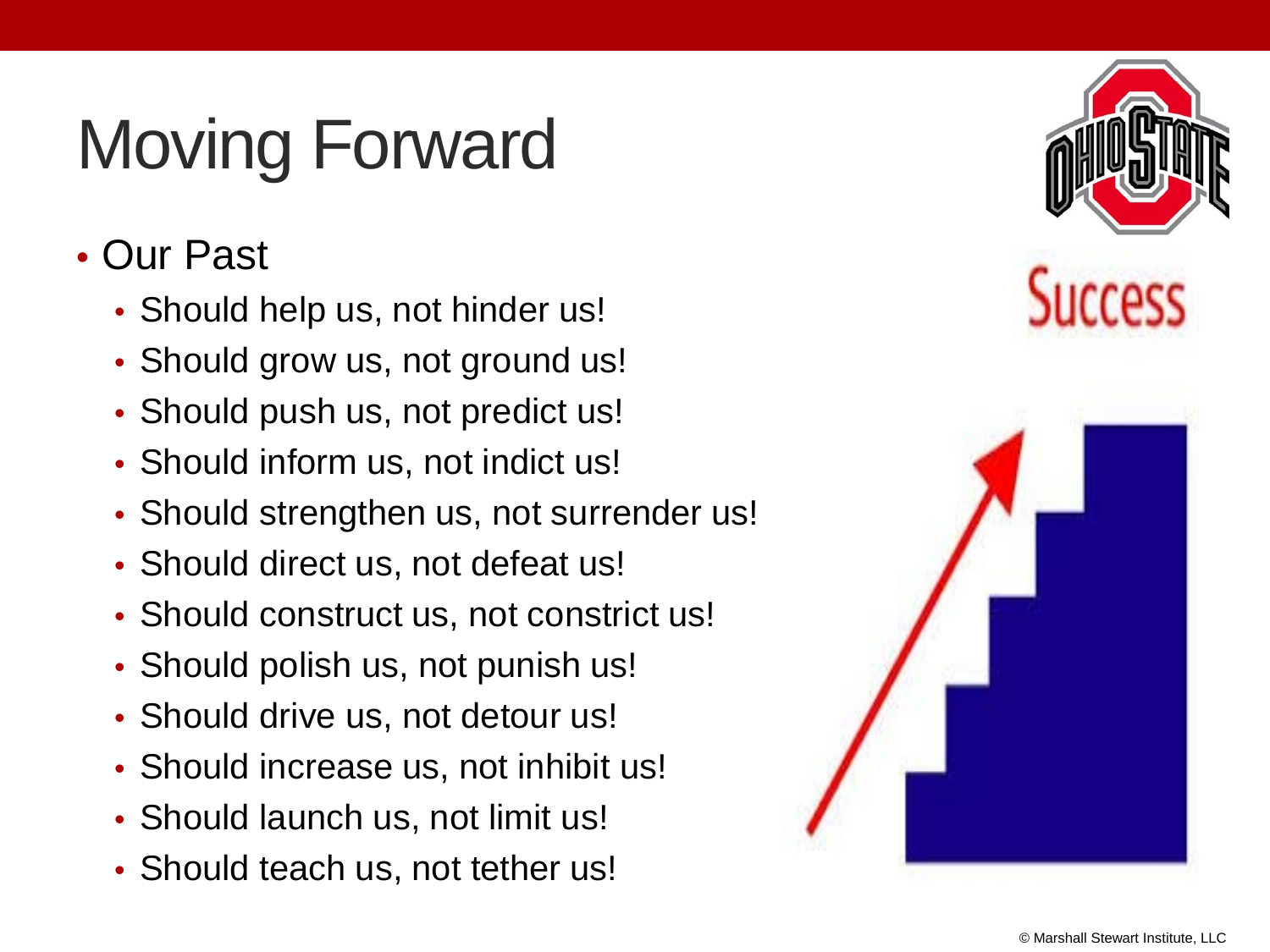

- Our Past…
	- What got to us where we are will not necessarily get us to where we need to be.
	- Success is not forever and failure is not fatal.
	- If you think change is bad, just try extinction.
- Our Past…Moving Forward

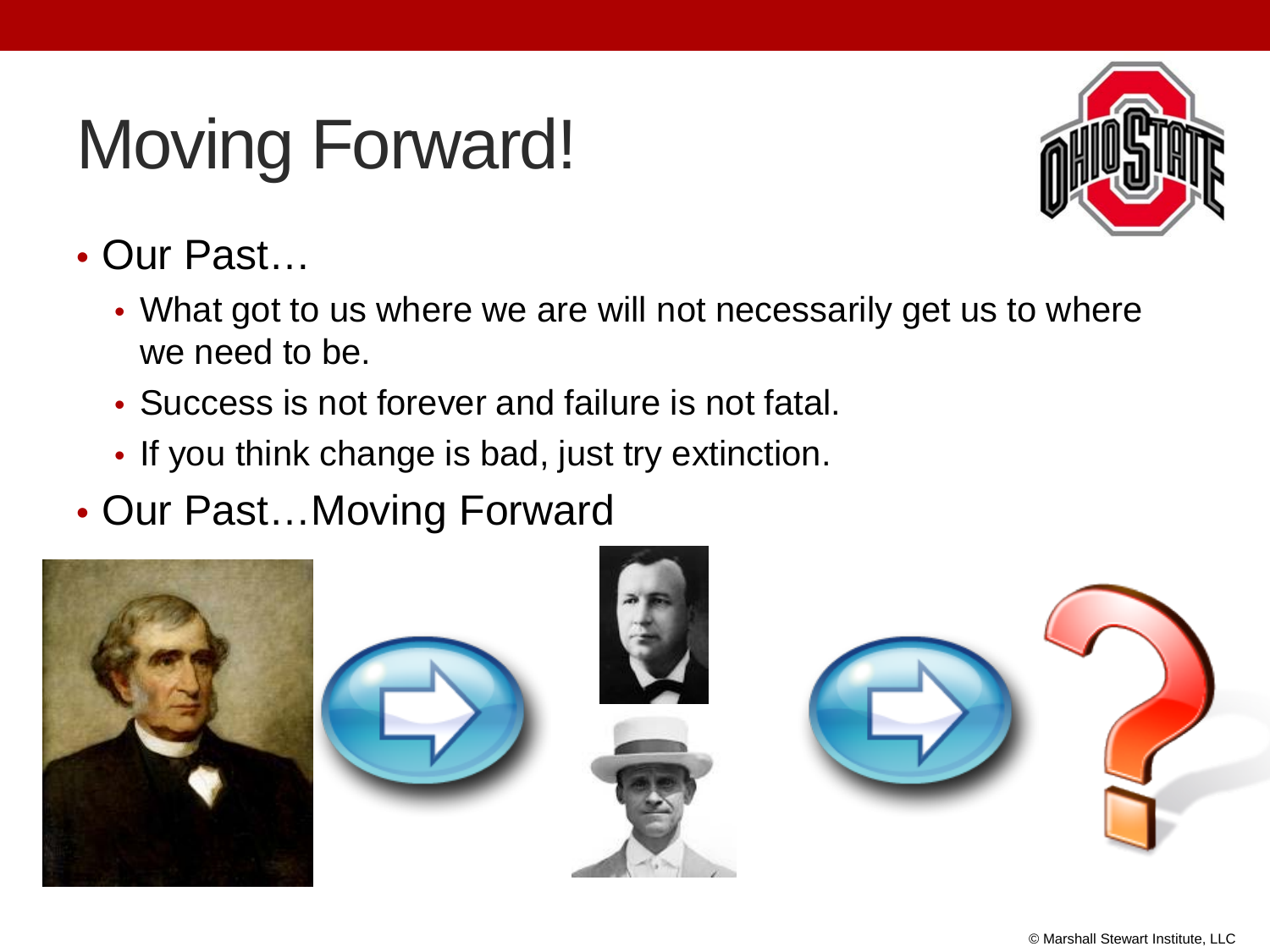- Our Past
	- **Anchor** or **Foundation**?
	- **Hold on** or **Build from**?





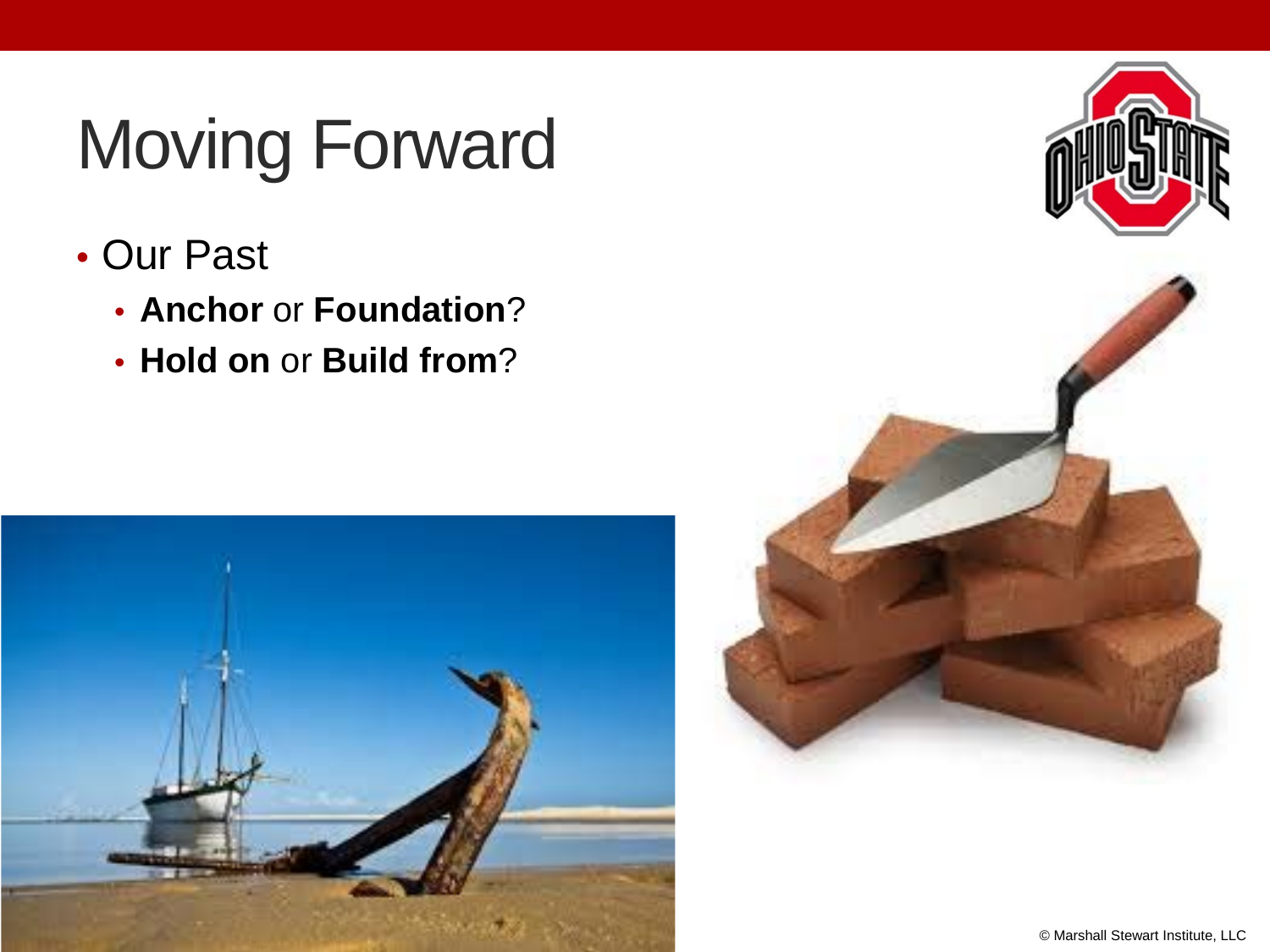

#### • **CHOICE!**

- The act of selecting or making a decision.
- What **CHOICE** will we make?

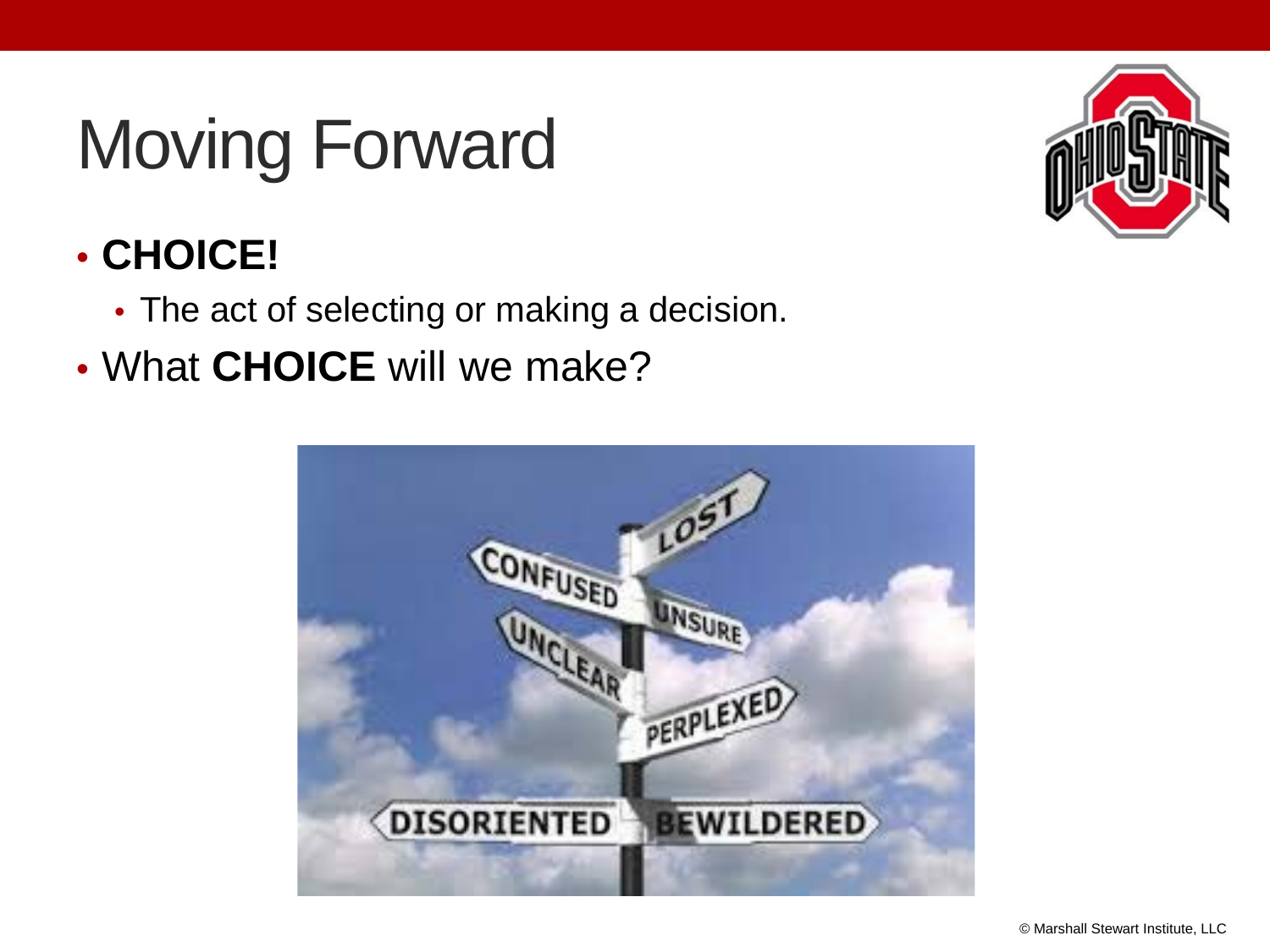

#### • Choices

- The Question *If we did not exist, would someone see the need to create us?* (Ken Blanchard, Mission Possible)
- The Answer *YES!*
	- Demand for **Food**
		- World food production will need to double by the year 2050
	- Demand for **Positive Youth Development**
		- STEM, Global Citizenship/Leadership, Entrepreneurship
	- Demand for **Family, Nutrition Sciences and Community Development**
		- Growing Chronic Illness and Aging Population
- The Relevance
	- Economy
	- Education
	- Health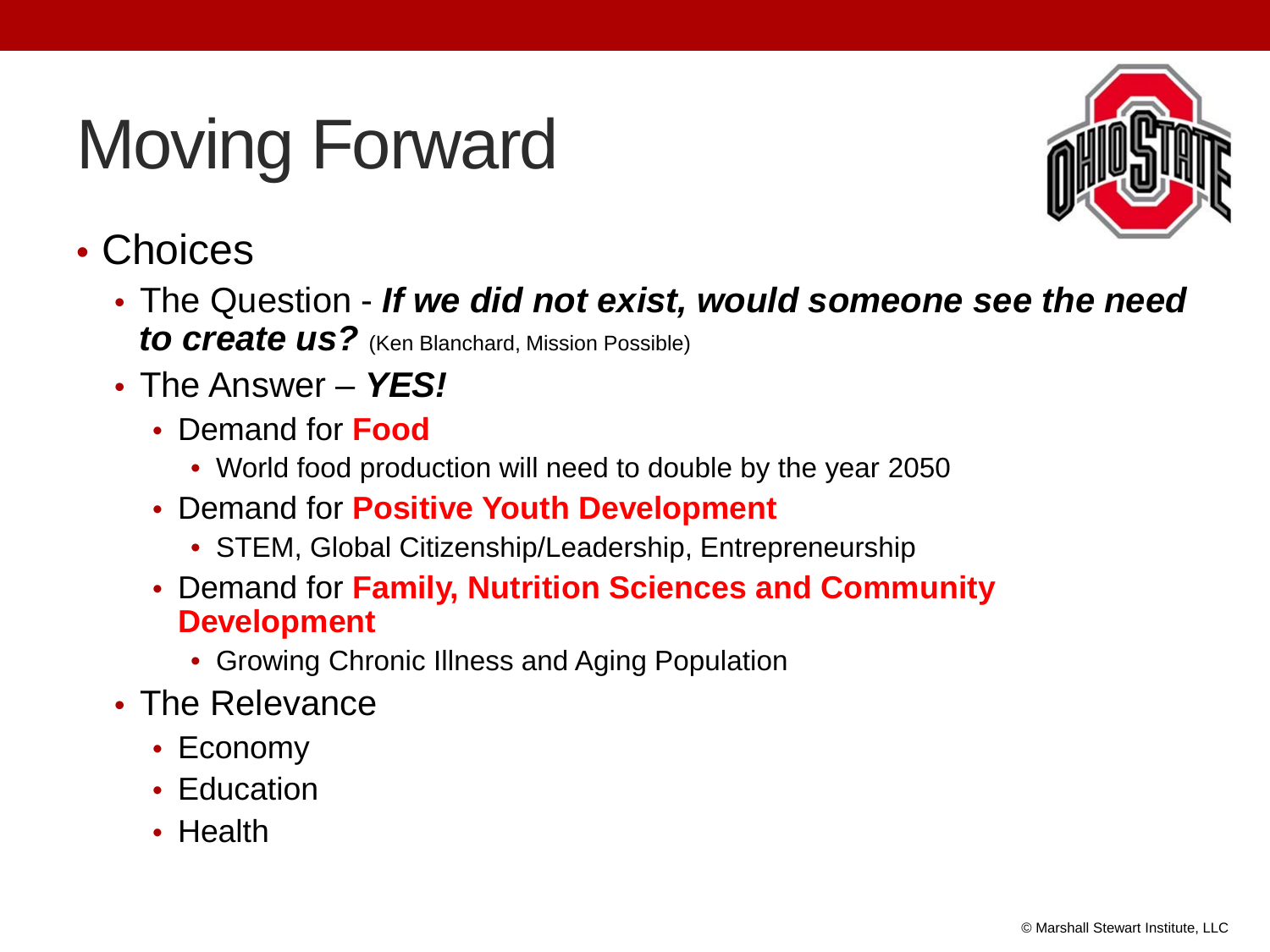

- Choice #1
	- **Choose to be Great** (Jim Collins, Great by Choice)
		- Great leaders choose **values over victory and purpose over profit**.
		- Great leaders **drive and standards are internal**, rising from deep inside.
		- **We are not imprisoned** by circumstances, luck, setbacks, mistakes, past successes, times we live in, hours in a day, or days in our lives.
	- Whatever you do, choose to be GREAT!
		- Be the Best YOU can be!
		- Set high standards, achieve high standards.
		- Excellence is not accidental.
	- *What will be your GREAT choice?*

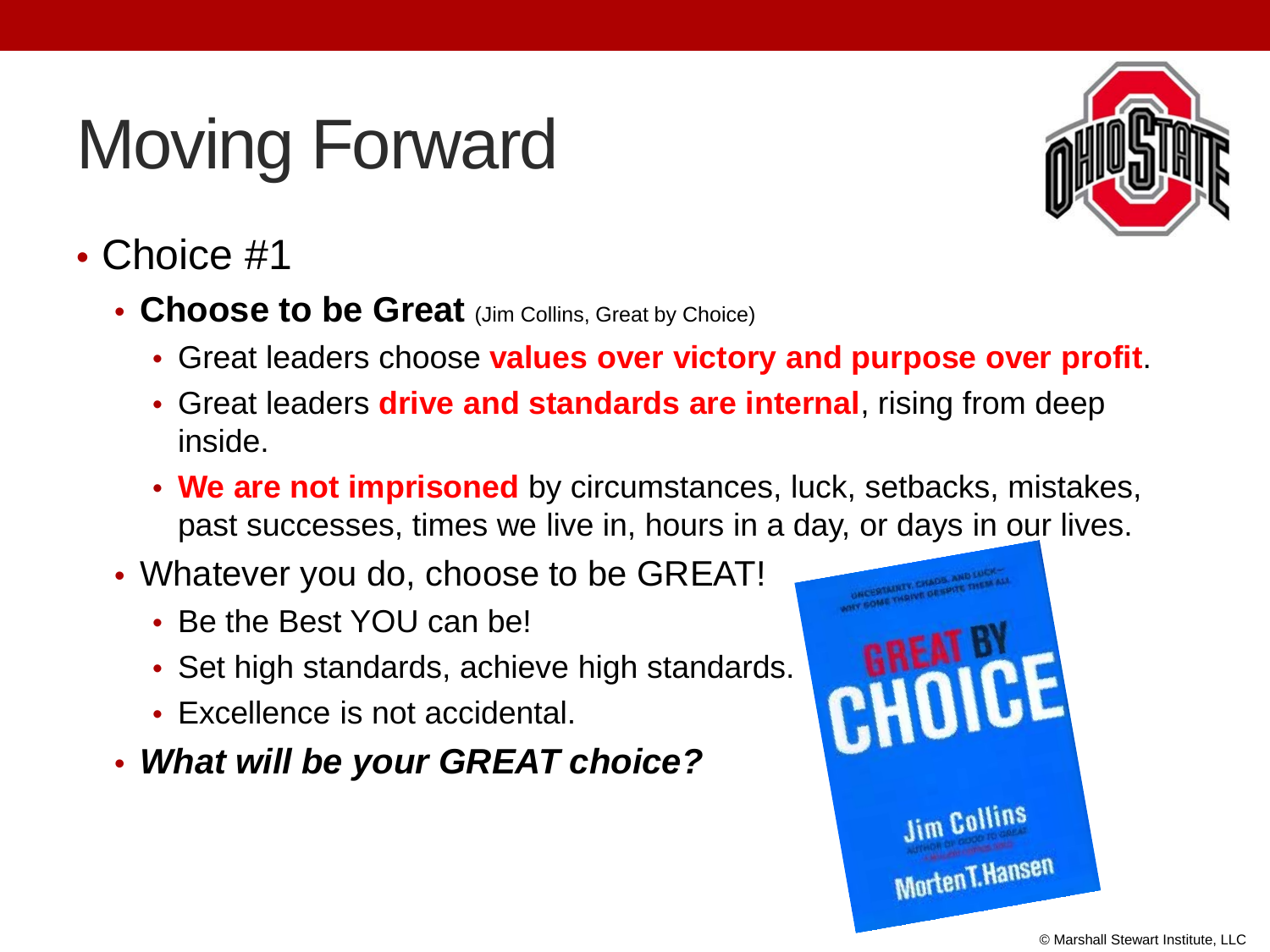

• Choice #2

#### • **Choose to Change the World**

- Abraham Lincoln
	- In 1862, Lincoln created the USDA and signed the Transcontinental Railroad Act, Homestead Act and the Morrill Act
	- Extraordinary leader that experienced loss (personal and professional)
- How will you change the world?
	- Great son/daughter, parent, sibling, spouse?
	- Great professional?
	- Great community servant?
	- Great principles, character, integrity?
	- Great GIVER?
- *It's not about giving back, it's about giving more!* 
	- *John Stewart, 2010*

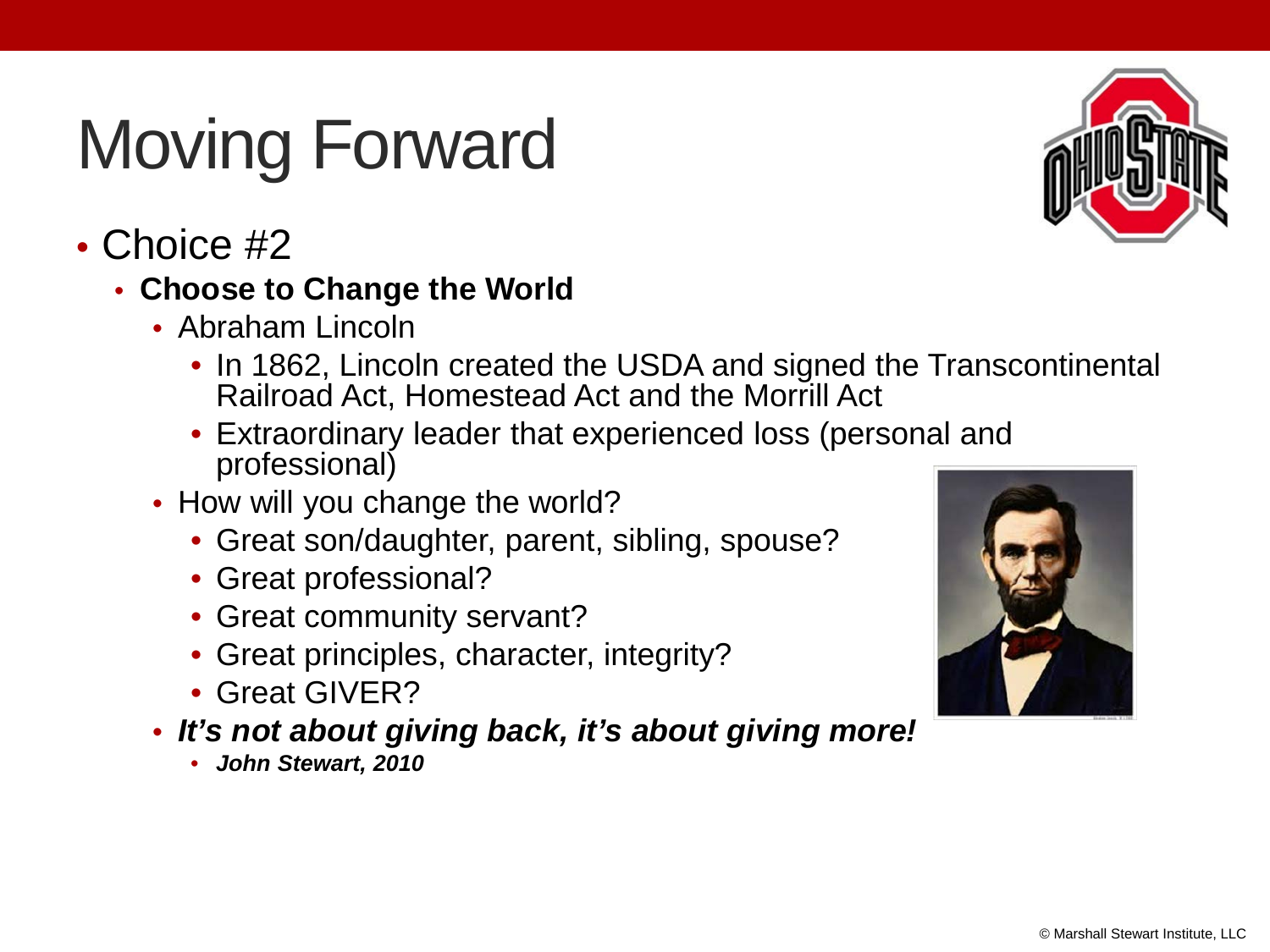

- Choice #3
	- **Choose to LEAD**!
		- **Lead Yourself to Lead Others!**
		- **L**earn leaders are learners; leaders are readers.
		- **E**xcel the quality of your work is your signature to the world.
		- **A**ttitude attitude will determine your altitude.
		- **D**rive results from knowing purpose and having passion.
	- Leadership is not about position, it is about influence
		- **Lead Inward**
		- **Lead Outward**
		- **Lead Upward**
		- **Lead Forward**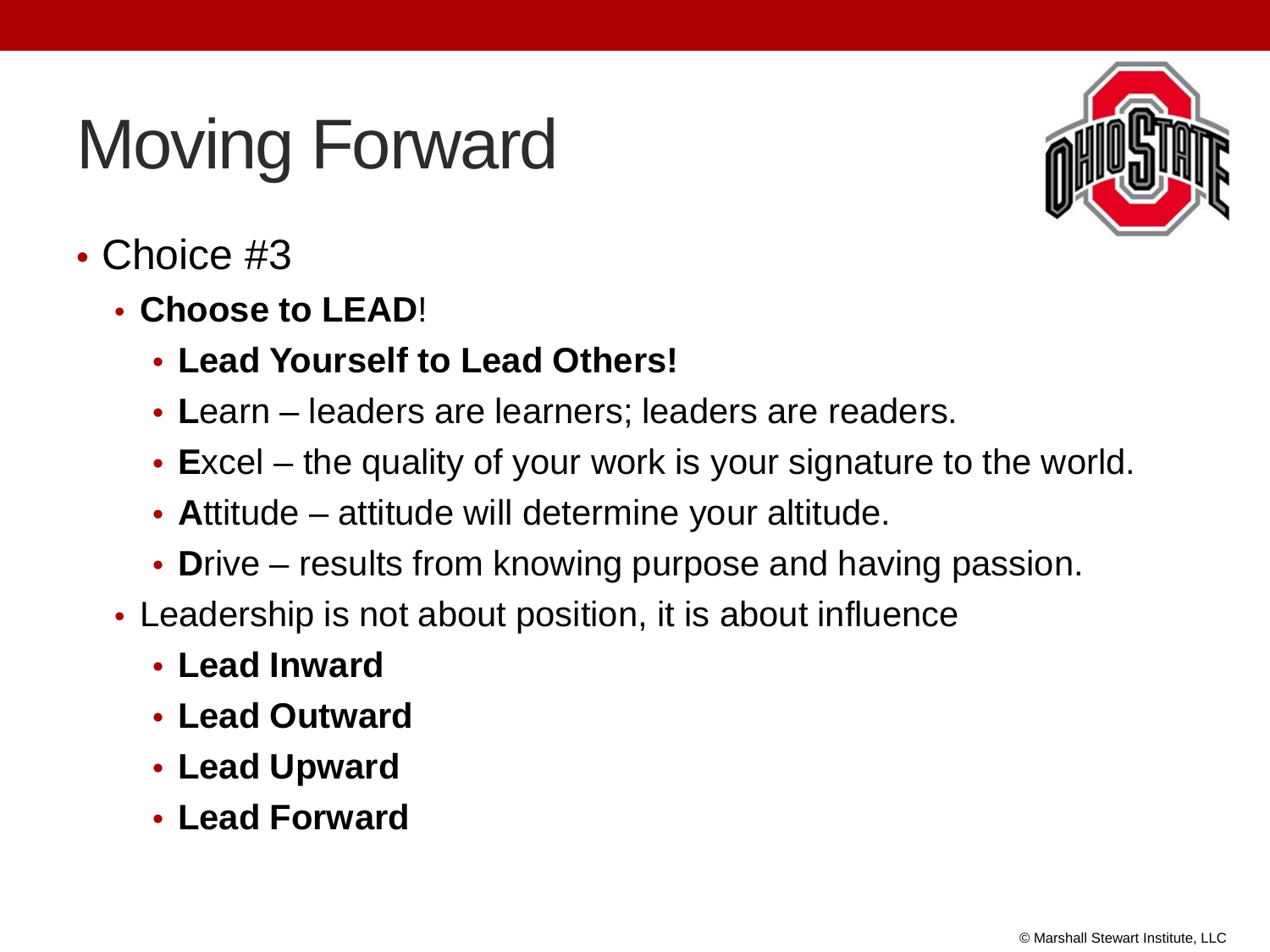

- Choosing to be Great, Change the World and Leau will require that we **Live Intentionally**
	- Steve Jobs (Walter Issacson, Steve Jobs Biography)
		- The recruitment of John Sculley





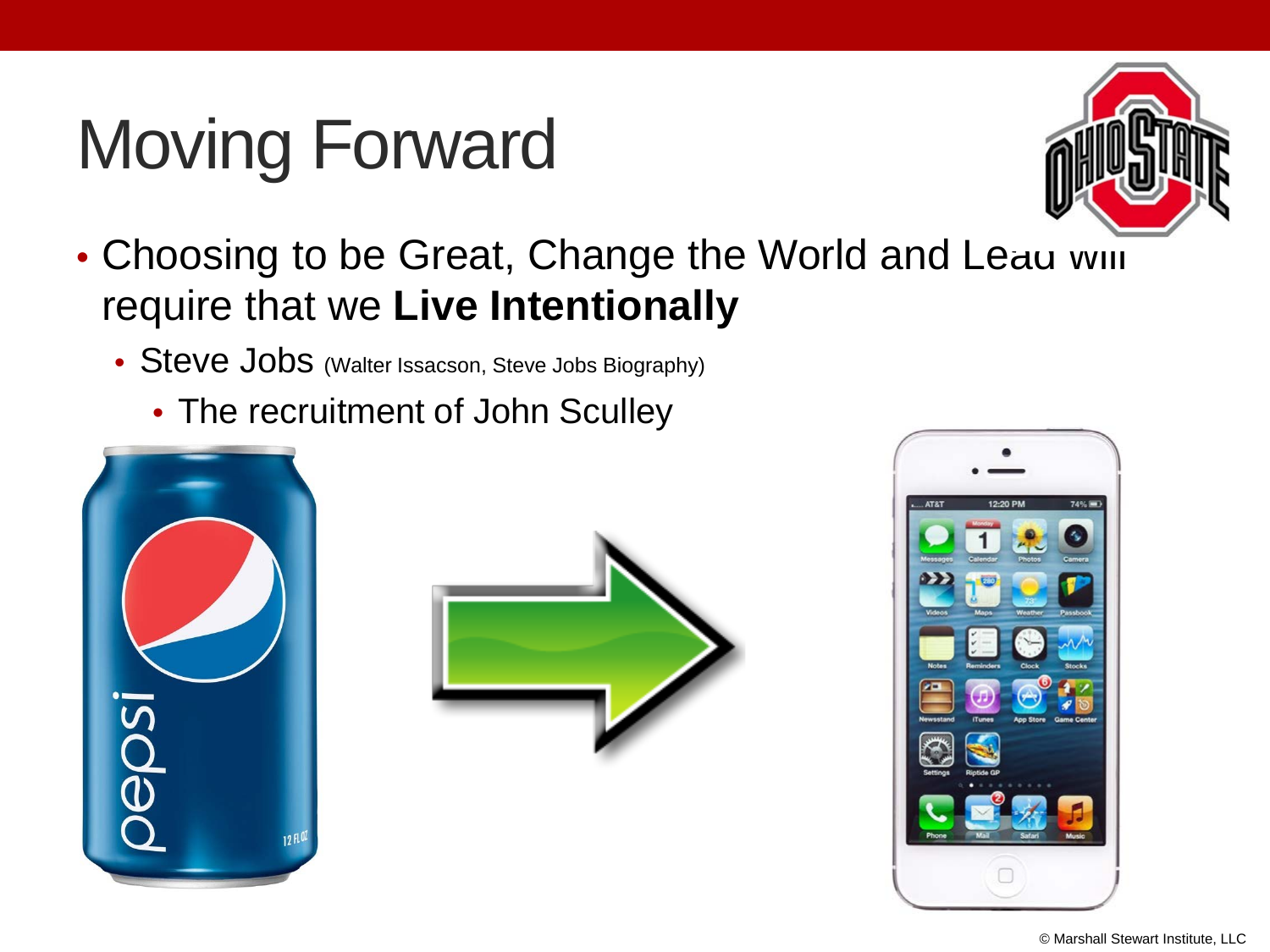

- Keeping **PACE** of Change in the Future?
	- **P**repare
		- For the Known and the Unknown
		- The Successful Leader is the one who is prepared for the unexpected
	- **A**djust
		- Audible-Ready
	- **C**ommunicate
		- Rule #1 Not About You!
		- Rule #2 Know Your Facts!
		- Rule #3 Tell the Story!
		- Rule #4 Less is More!
		- Rule #5 Follow-up!
	- **E**xecute
		- **Quality People, Programs and Partnerships** (NCSU, CALS, 2013)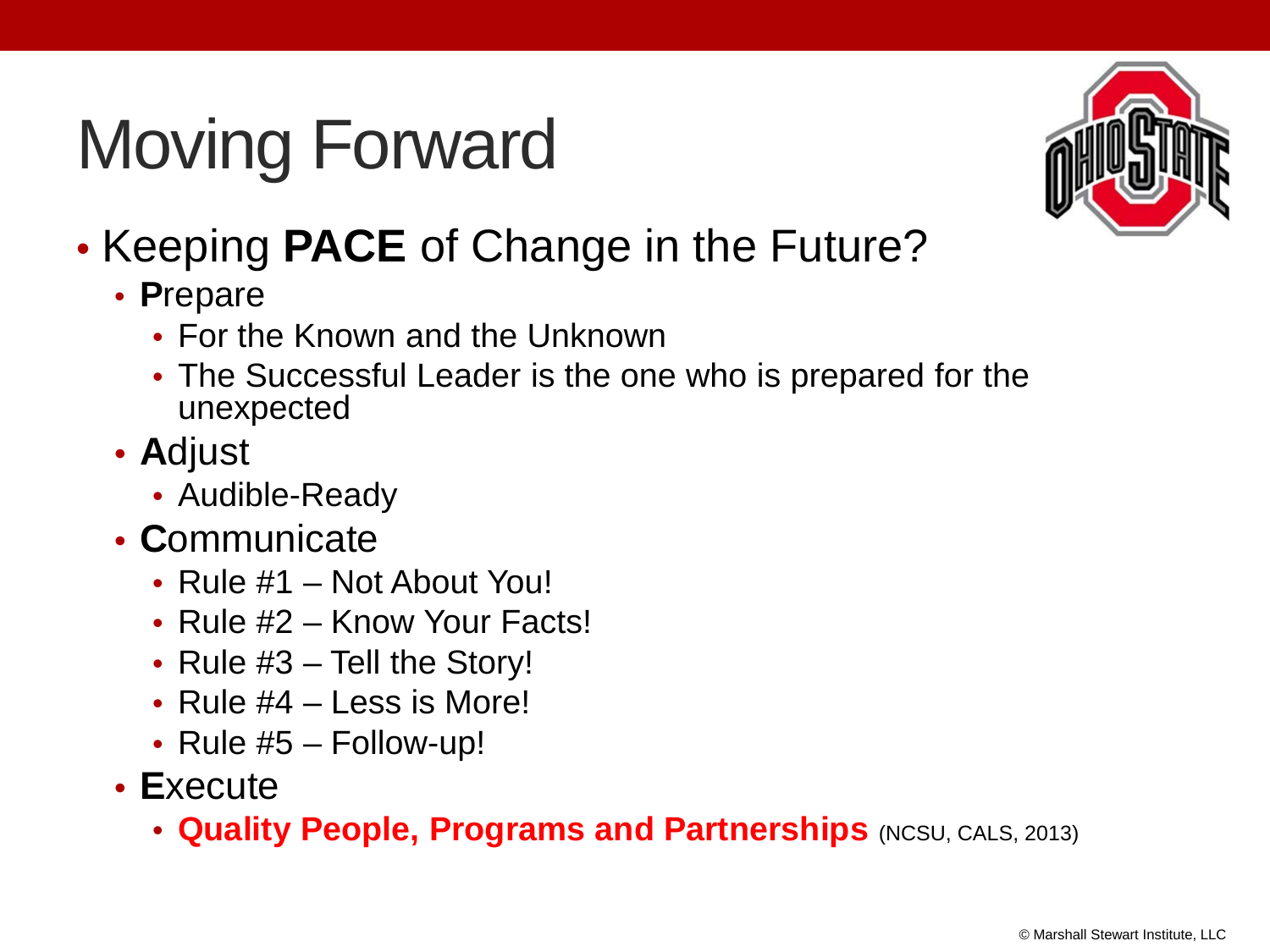

- Keeping Pace
	- Guiding Principles for Communicating your Message
		- 3 Know's
			- Know who you are.
			- Know who you are talking to.
			- Know what is important to who you are talking to.
		- 3 Be's
			- Be flexible.
			- Be relentless.
			- Be honest.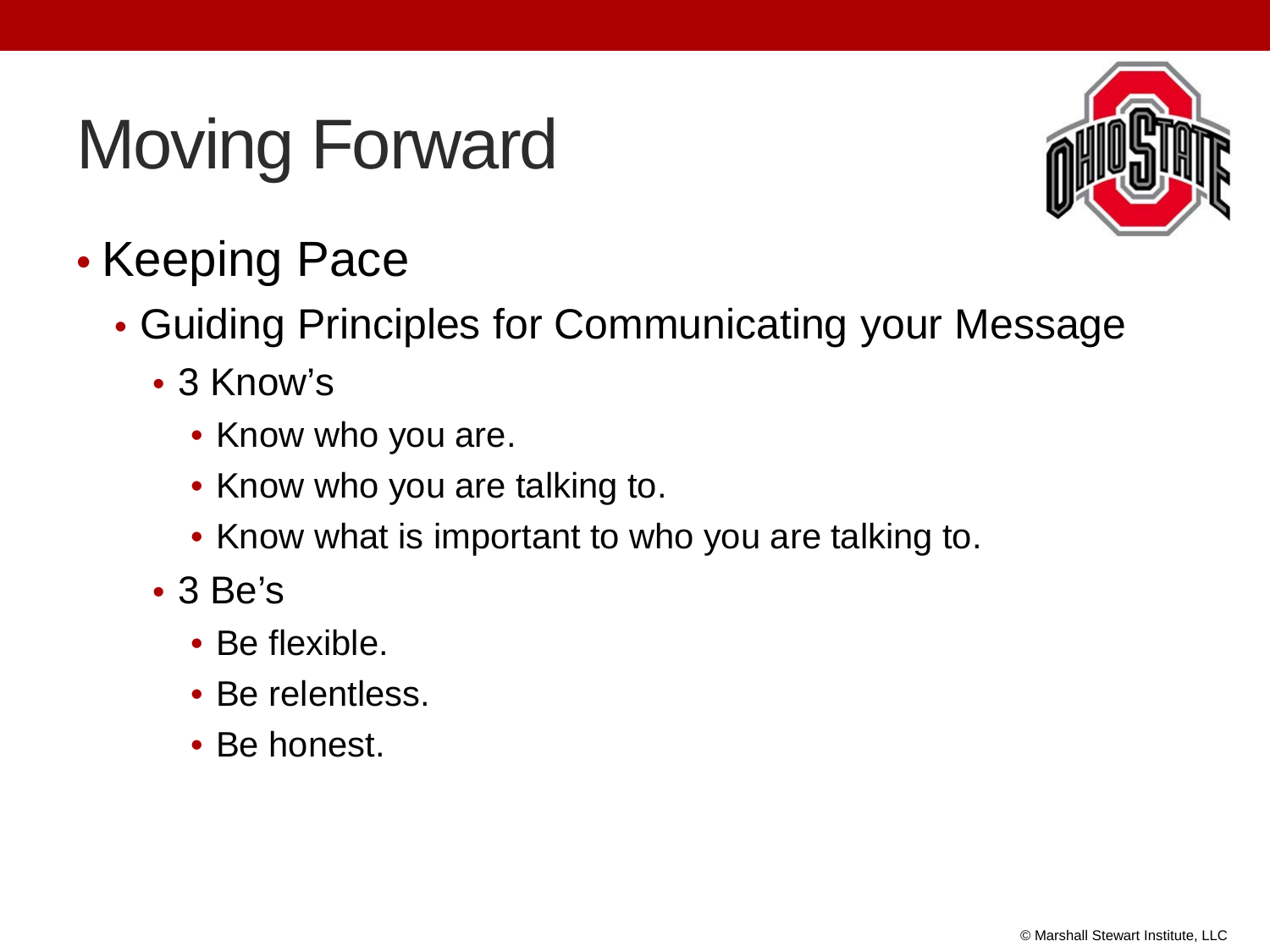

# SIMON SAYS!

© Marshall Stewart Institute, LLC